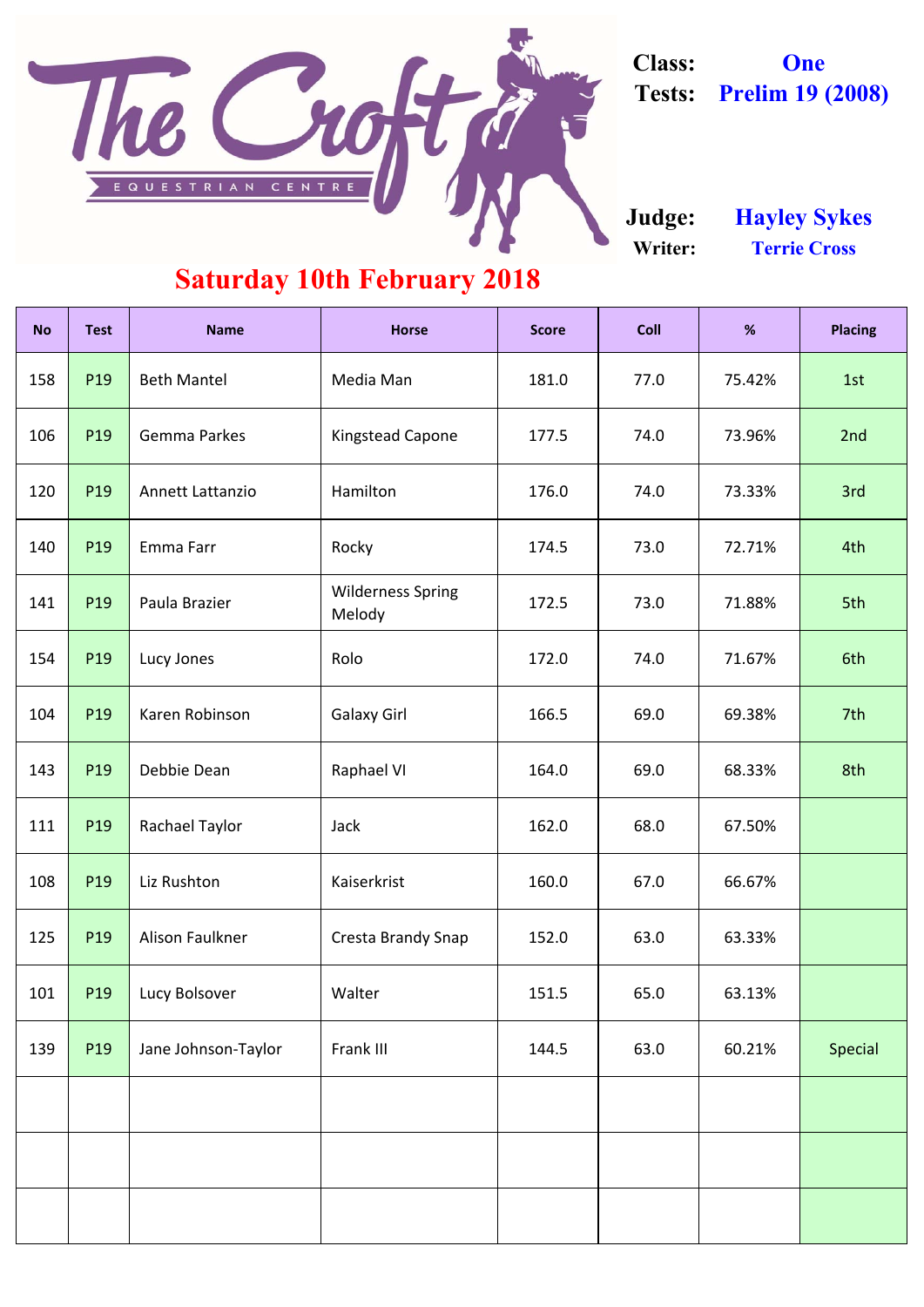**Writer:**

| $\mathbf{N}\mathbf{0}$ | Section       | Name                | Horse                     | <b>Score</b> | Coll | $\boldsymbol{\%}$ | <b>Bronze</b><br>Placing | Silver<br>Placing | Gold<br>Placing | Overall<br>Placing |
|------------------------|---------------|---------------------|---------------------------|--------------|------|-------------------|--------------------------|-------------------|-----------------|--------------------|
| 143                    | Silver        | Debbie Dean         | Raphael VI                | 126.5        | 63.5 | 70.28%            |                          | 1st               |                 | 2nd                |
|                        |               |                     |                           |              |      |                   |                          |                   |                 |                    |
| 160                    | <b>Bronze</b> | Kate Parker         | Briarwood Pikture Perfekt | 129.0        | 64.5 | 71.67%            | 1st                      |                   |                 | 1st                |
| 167                    | <b>Bronze</b> | Louise Kelly-Ramaer | Splash III                | 113.0        | 59.0 | 62.78%            | 2nd                      |                   |                 | 3rd                |
|                        |               |                     |                           |              |      |                   |                          |                   |                 |                    |
|                        |               |                     |                           |              |      |                   |                          |                   |                 |                    |
|                        |               |                     |                           |              |      |                   |                          |                   |                 |                    |
|                        |               |                     |                           |              |      |                   |                          |                   |                 |                    |
|                        |               |                     |                           |              |      |                   |                          |                   |                 |                    |
|                        |               |                     |                           |              |      |                   |                          |                   |                 |                    |
|                        |               |                     |                           |              |      |                   |                          |                   |                 |                    |
|                        |               |                     |                           |              |      |                   |                          |                   |                 |                    |
|                        |               |                     |                           |              |      |                   |                          |                   |                 |                    |
|                        |               |                     |                           |              |      |                   |                          |                   |                 |                    |
|                        |               |                     |                           |              |      |                   |                          |                   |                 |                    |
|                        |               |                     |                           |              |      |                   |                          |                   |                 |                    |
|                        |               |                     |                           |              |      |                   |                          |                   |                 |                    |
|                        |               |                     |                           |              |      |                   |                          |                   |                 |                    |
|                        |               |                     |                           |              |      |                   |                          |                   |                 |                    |

| Date:            | <b>10th February 2018</b> |
|------------------|---------------------------|
| <b>Class:</b>    | Two                       |
| Test:            | <b>Prelim FSM</b>         |
| <b>Qualifier</b> | <b>SO</b>                 |



# **British Dressage Affiliated Freestyle to Music**



**Liz Rushton**

**Terrie Cross**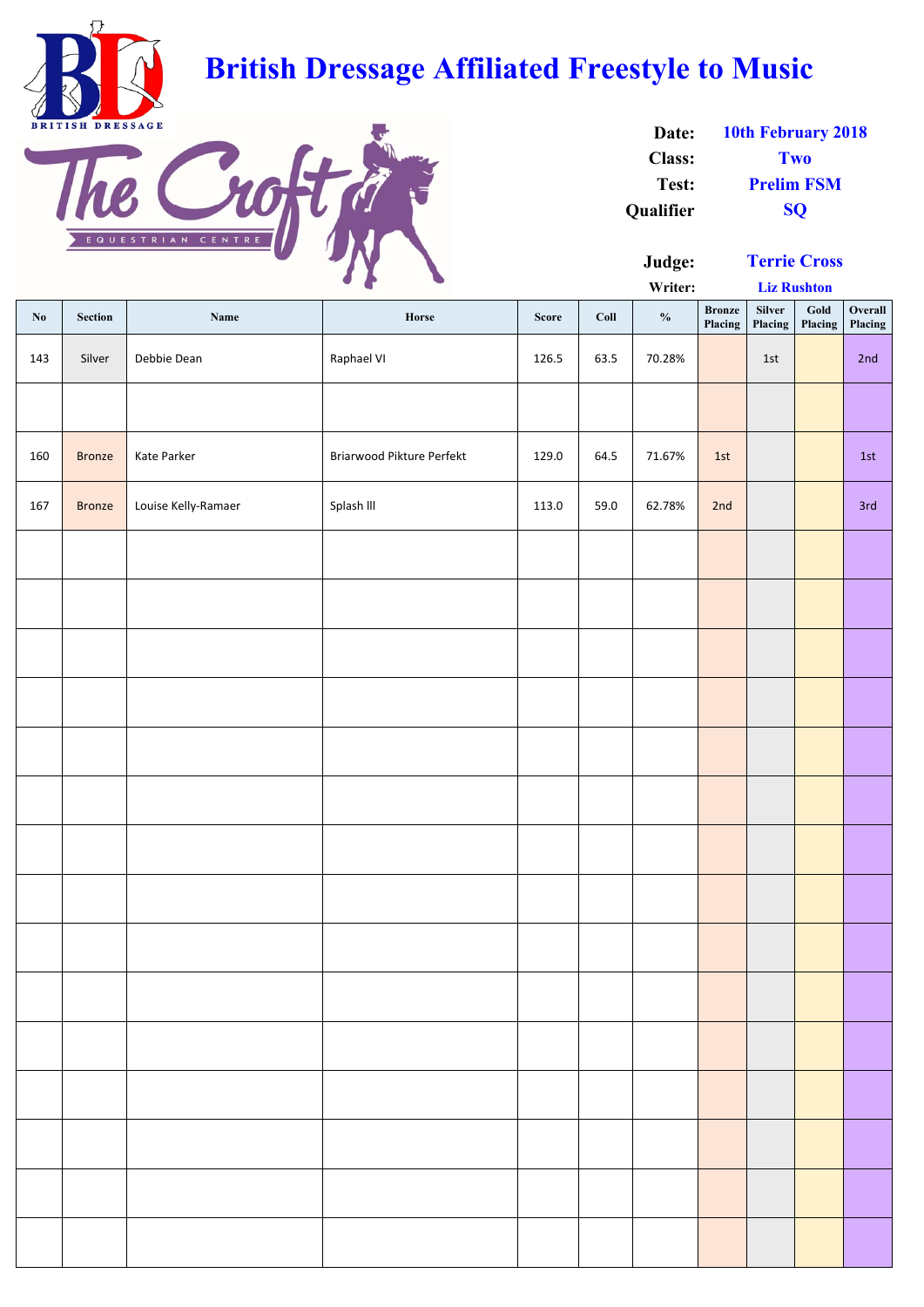| <b>No</b> | <b>Test</b> | <b>Name</b>           | <b>Horse</b>                       | <b>Score</b> | <b>Coll</b>    | %      | <b>Placing</b> |
|-----------|-------------|-----------------------|------------------------------------|--------------|----------------|--------|----------------|
| 180       | <b>N23</b>  | <b>Gary Yeoman</b>    | The Venetian                       | 173.0        | 42.5           | 72.08% | 1st            |
| 175       | <b>N23</b>  | Lauren Russell        | Madness                            | 170.5        | 43.5           | 71.04% | 2nd            |
| 173       | <b>N23</b>  | Amanda Taplin         | <b>Blue Gem</b>                    | 161.0        | 40.5           | 67.08% | 3rd            |
| 158       | <b>N23</b>  | <b>Beth Mantel</b>    | Media Man                          | 160.5        | 42.0           | 66.88% | 4th            |
| 141       | <b>N23</b>  | Paula Brazier         | <b>Wilderness Spring</b><br>Melody | 157.5        | 40.5           | 65.63% | 5th            |
| 186       | <b>N23</b>  | <b>Melissa Howett</b> | <b>Penstrumbly Alwynne</b>         | 157.0        | 41.0<br>65.42% |        | 6th            |
| 168       | <b>N23</b>  | Deanne Collier        | Croft Vigo                         | 153.5        | 40.0           | 63.96% |                |
| 174       | <b>N23</b>  | Deborah Payne         | Compadre Z                         | 153.5        | 39.0           | 63.96% | 8th & Special  |
|           |             |                       |                                    |              |                |        |                |
|           |             |                       |                                    |              |                |        |                |
|           |             |                       |                                    |              |                |        |                |
|           |             |                       |                                    |              |                |        |                |
|           |             |                       |                                    |              |                |        |                |
|           |             |                       |                                    |              |                |        |                |
|           |             |                       |                                    |              |                |        |                |
|           |             |                       |                                    |              |                |        |                |

**Writer: Liz Rushton Judge: Terrie Cross**

### **Saturday 10th February 2018**



**Class: Three Tests: Novice 23 (2012)**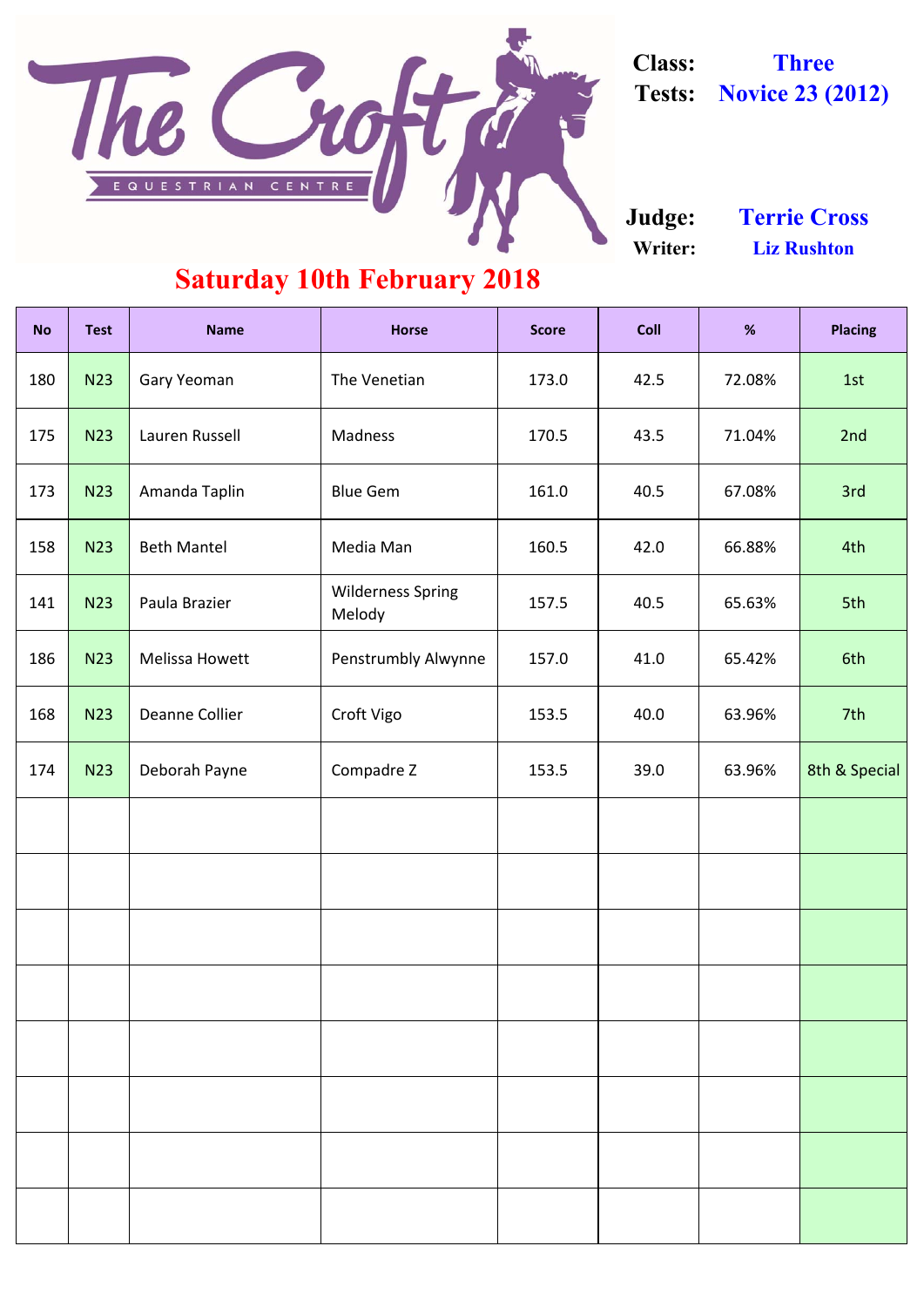**Writer:**

| $\mathbf{N}\mathbf{0}$ | <b>Section</b> | <b>Name</b>                 | Horse                          | <b>Score</b> | Coll | $\mathbf{0}_{\mathbf{0}}^{\prime}$ | <b>Bronze</b><br>Placing | Silver<br>Placing | Gold<br>Placing | Overall<br>Placing |
|------------------------|----------------|-----------------------------|--------------------------------|--------------|------|------------------------------------|--------------------------|-------------------|-----------------|--------------------|
| 186                    | <b>Bronze</b>  | Melissa Howett              | Penstrumbly Alwynne            | 122.5        | 62.0 | 68.06%                             | 1st                      |                   |                 | 8th                |
| 194                    | <b>Bronze</b>  | Henrietta Shone             | Toffee II                      | 121.0        | 62.0 | 67.22%                             | 2nd                      |                   |                 | 10th               |
| 196                    | <b>Bronze</b>  | Kelly Britton               | Dhamma Fielen                  | 113.0        | 61.0 | 62.78%                             | 3rd                      |                   |                 | 11th               |
|                        |                |                             |                                |              |      |                                    |                          |                   |                 |                    |
| 262                    | Gold           | Carol Fletcher              | Ranmore Rascal                 | 130.5        | 66.0 | 72.50%                             |                          |                   | 1st             | 5th                |
|                        |                |                             |                                |              |      |                                    |                          |                   |                 |                    |
| 200                    | Silver         | Tam Thornton                | <b>Chess Master</b>            | 136.5        | 70.0 | 75.83%                             |                          | 1st               |                 | 1st                |
| 195                    | Silver         | <b>Charlie Samuel-Camps</b> | <b>Heathviews Welsh Dancer</b> | 135.5        | 67.5 | 75.28%                             |                          | 2nd               |                 | 2nd                |
| 197                    | Silver         | Patricia Smith              | Helios                         | 132.5        | 67.0 | 73.61%                             |                          | 3rd               |                 | 3rd                |
| 199                    | Silver         | Louise Mottola              | Benvenuto World Cup Crouch     | 132.0        | 67.5 | 73.33%                             |                          | 4th               |                 | 4th                |
| 208                    | Silver         | Natalie Western-Kaye        | Fate's Olympic Gold            | 129.5        | 65.5 | 71.94%                             |                          | 5th               |                 | 6th                |
| 191                    | Silver         | Gemma Hughes                | <b>Opposition Real Deal</b>    | 124.0        | 63.5 | 68.89%                             |                          | 6th               |                 | 7th                |
| 225                    | Silver         | Lucie Stokoe                | Dolores ii                     | 122.0        | 61.5 | 67.78%                             |                          | 7th               |                 | 9th                |
|                        |                |                             |                                |              |      |                                    |                          |                   |                 |                    |
|                        |                |                             |                                |              |      |                                    |                          |                   |                 |                    |
|                        |                |                             |                                |              |      |                                    |                          |                   |                 |                    |
|                        |                |                             |                                |              |      |                                    |                          |                   |                 |                    |
|                        |                |                             |                                |              |      |                                    |                          |                   |                 |                    |
|                        |                |                             |                                |              |      |                                    |                          |                   |                 |                    |

| Date:            | <b>10th February 2018</b> |
|------------------|---------------------------|
| <b>Class:</b>    | <b>Four</b>               |
| Test:            | <b>Novice FSM</b>         |
| <b>Oualifier</b> | <b>SO</b>                 |

**Sue Rowland**



# **British Dressage Affiliated Freestyle to Music**



**Jenny Welham**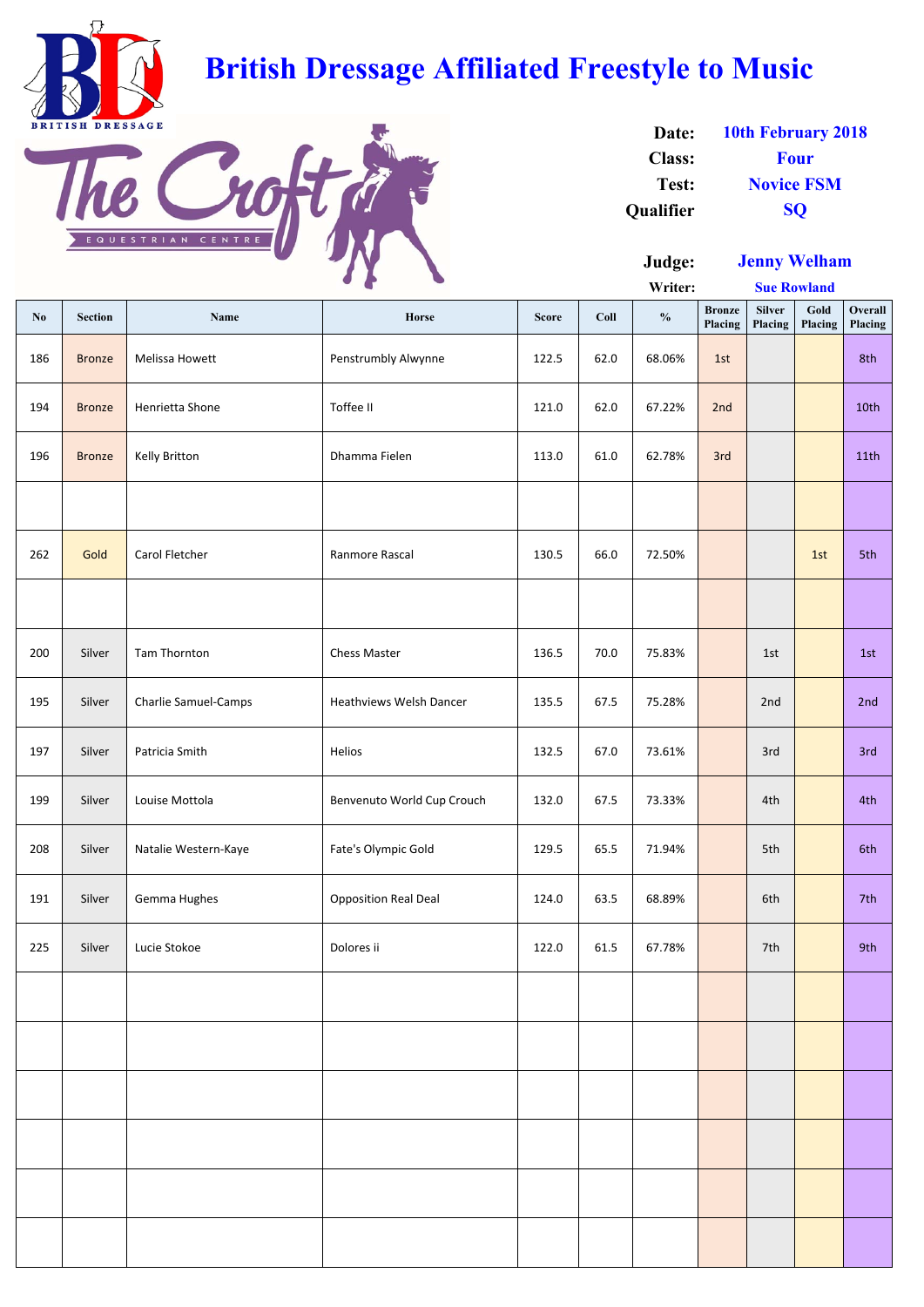|       |                |                  |                            |              |                 | $-1$ - $-5$   |                          | $\sim$ $\sim$ $\sim$ $\sim$ $\sim$ | $11.7$ <b>The contract of the set of the set of the set of the set of the set of the set of the set of the set of the set of the set of the set of the set of the set of the set of the set of the set of the set of the set of</b> |                    |
|-------|----------------|------------------|----------------------------|--------------|-----------------|---------------|--------------------------|------------------------------------|-------------------------------------------------------------------------------------------------------------------------------------------------------------------------------------------------------------------------------------|--------------------|
|       |                |                  | $J \rightarrow$            |              |                 | Writer:       |                          | <b>Julie Jerome</b>                |                                                                                                                                                                                                                                     |                    |
| No    | <b>Section</b> | Name             | Horse                      | <b>Score</b> | Coll            | $\frac{0}{0}$ | <b>Bronze</b><br>Placing | <b>Silver</b><br>Placing           | Gold<br>Placing                                                                                                                                                                                                                     | Overall<br>Placing |
| 225   | <b>Bronze</b>  | Lucie Stokoe     | Dolores ii                 | 180.0        | 94.5            | 69.23%        | 1st                      |                                    |                                                                                                                                                                                                                                     | 3rd                |
| 180   | <b>Bronze</b>  | Gary Yeoman      | The Venetian               | 175.5        | 91.0            | 67.50%        | 2nd                      |                                    |                                                                                                                                                                                                                                     | 5th                |
| 265   | <b>Bronze</b>  | Shirley Cole     | Stormin Norman V           | 173.0        | 89.0            | 66.54%        | 3rd                      |                                    |                                                                                                                                                                                                                                     | 7th                |
| 273   | <b>Bronze</b>  | Tamzin Javary    | Benvenuto World Cup Crouch | 165.0        | 87.5            | 63.46%        | 4th                      |                                    |                                                                                                                                                                                                                                     | 8th                |
|       |                |                  |                            |              |                 |               |                          |                                    |                                                                                                                                                                                                                                     |                    |
| 282   | Silver         | Siobhan Heneghan | Lulu Eile                  | 189.5        | 96.0            | 72.88%        |                          | 1st                                |                                                                                                                                                                                                                                     | 1st                |
| 262   | Silver         | Carol Fletcher   | Ranmore Rascal             | 183.5        | 94.0            | 70.58%        |                          | 2nd                                |                                                                                                                                                                                                                                     | 2nd                |
| 277   | Silver         | Lorna Fraser     | Dahmascus                  | 176.0        | 89.5            | 67.69%        |                          | 3rd                                |                                                                                                                                                                                                                                     | 4th                |
| 280 L | Silver         | Katie Rzenka     | <b>EgeGardens Dior</b>     | 175 Q        | 91 <sub>0</sub> | 67 31%        |                          | 4th                                |                                                                                                                                                                                                                                     | 6th                |

277 | Silver | Lorna Fraser | Dahmascus | 176.0 | 89.5 | 67.69% | | 3rd | | 4th 280 | Silver | Katie Rzepka | EgeGardens Dior | 175.0 | 91.0 | 67.31% | | 4th | | 6th 270 **H/C** Rob Davies Woodlander Firenze 167.0 88.0 64.23% 283 **H/C** Medium Anna Slosmanis (Cezare II cezare II 217.5 109.5 72.50%)

| Date:         | <b>10th February 2018</b> |
|---------------|---------------------------|
| <b>Class:</b> | <b>Five</b>               |
| Test:         | <b>Elementary FSM</b>     |
| Qualifier     | <b>SO</b>                 |



### **British Dressage Affiliated Freestyle to Music**



**Jenny Welham**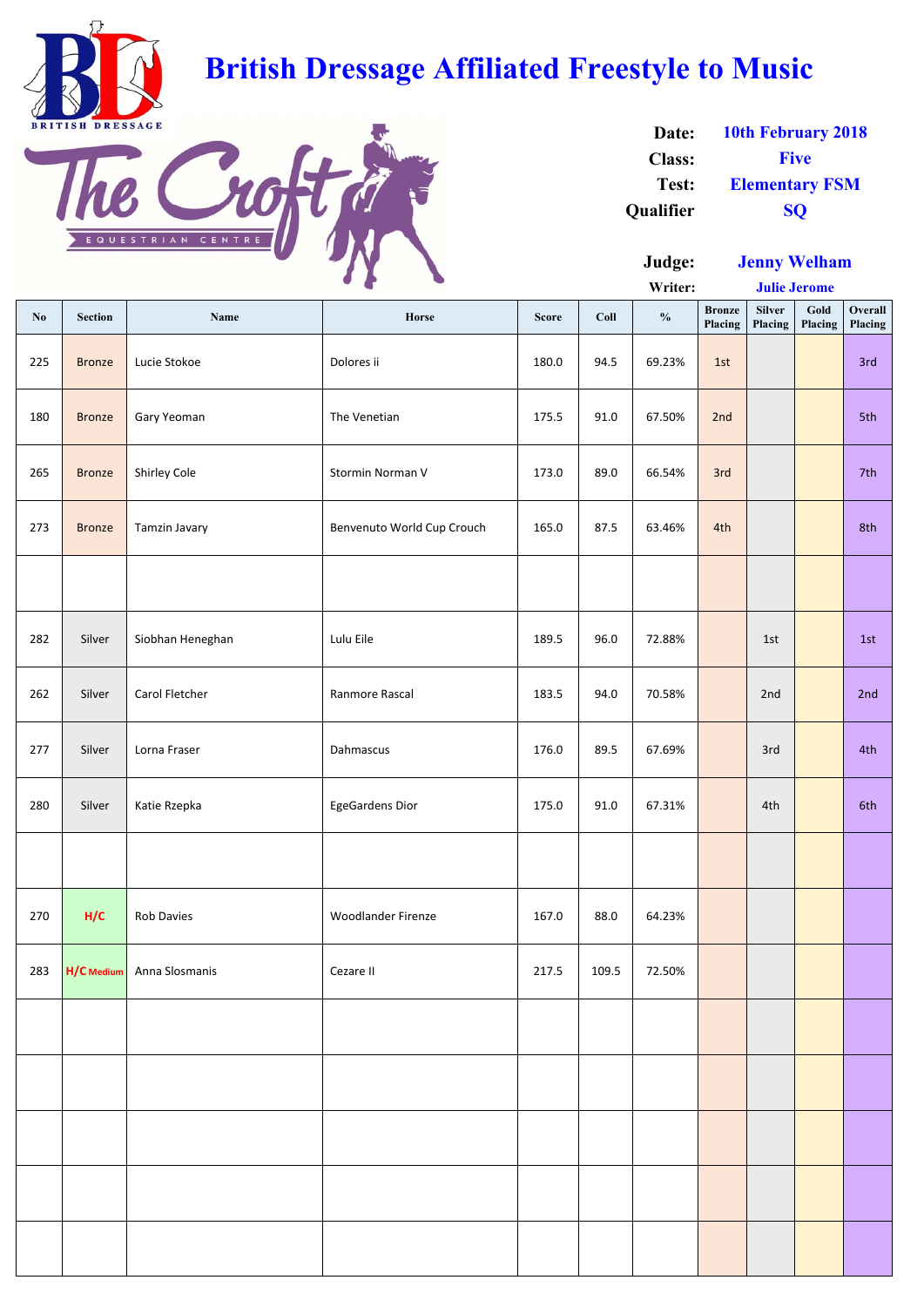| <b>No</b> | <b>Test</b> | <b>Name</b>        | <b>Horse</b>    | <b>Score</b> | Coll | %      | Placing |
|-----------|-------------|--------------------|-----------------|--------------|------|--------|---------|
| 284       | M73         | <b>Susan Bates</b> | Oakfield Tucker | 215.5        | 49.0 | 63.38% | 1st     |
|           |             |                    |                 |              |      |        |         |
|           |             |                    |                 |              |      |        |         |
|           |             |                    |                 |              |      |        |         |
|           |             |                    |                 |              |      |        |         |
|           |             |                    |                 |              |      |        |         |
|           |             |                    |                 |              |      |        |         |
|           |             |                    |                 |              |      |        |         |
|           |             |                    |                 |              |      |        |         |
|           |             |                    |                 |              |      |        |         |

**Writer: Claire Shoesmith Judge: Lindsay Jenkins**

#### **Sunday 11th February 2018**



**Class: Six Tests: Medium 73 (2007)**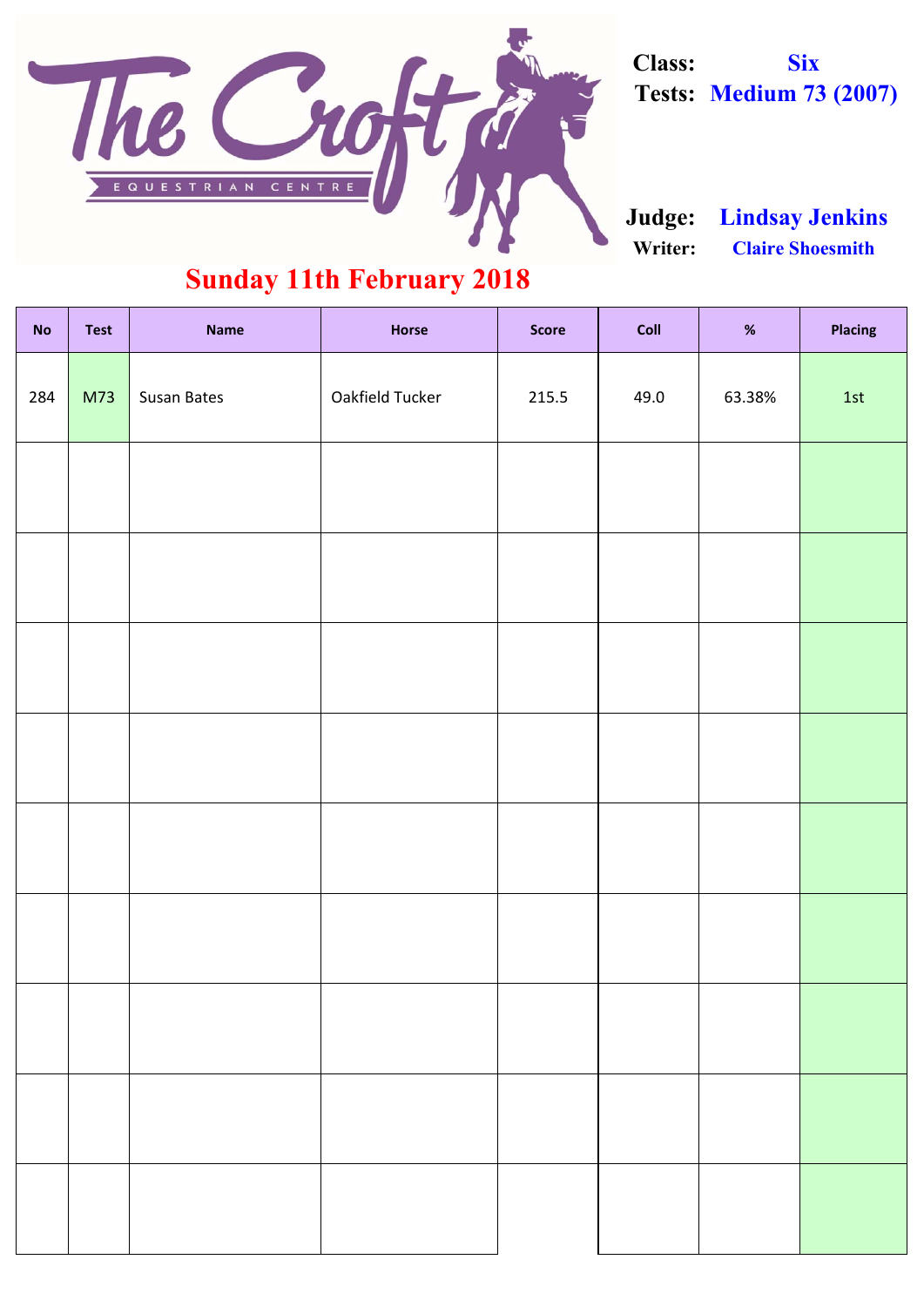**Writer:**

| $\mathbf{N}\mathbf{0}$ | Section | Name           | Horse               | Score | Coll  | $\frac{0}{0}$ | <b>Bronze</b><br><b>Placing</b> | Silver<br><b>Placing</b> | Gold<br>Placing | Overall<br>Placing |
|------------------------|---------|----------------|---------------------|-------|-------|---------------|---------------------------------|--------------------------|-----------------|--------------------|
| 286                    | Silver  | Linda Robinson | Ferndale Chatterbox | 199.5 | 102.0 | 66.50%        |                                 | $1st$                    |                 | 1st                |
|                        |         |                |                     |       |       |               |                                 |                          |                 |                    |
|                        |         |                |                     |       |       |               |                                 |                          |                 |                    |
|                        |         |                |                     |       |       |               |                                 |                          |                 |                    |
|                        |         |                |                     |       |       |               |                                 |                          |                 |                    |
|                        |         |                |                     |       |       |               |                                 |                          |                 |                    |
|                        |         |                |                     |       |       |               |                                 |                          |                 |                    |
|                        |         |                |                     |       |       |               |                                 |                          |                 |                    |
|                        |         |                |                     |       |       |               |                                 |                          |                 |                    |
|                        |         |                |                     |       |       |               |                                 |                          |                 |                    |
|                        |         |                |                     |       |       |               |                                 |                          |                 |                    |
|                        |         |                |                     |       |       |               |                                 |                          |                 |                    |
|                        |         |                |                     |       |       |               |                                 |                          |                 |                    |
|                        |         |                |                     |       |       |               |                                 |                          |                 |                    |
|                        |         |                |                     |       |       |               |                                 |                          |                 |                    |
|                        |         |                |                     |       |       |               |                                 |                          |                 |                    |

| Date:            | 11th February 2018 |
|------------------|--------------------|
| <b>Class:</b>    | <b>Seven</b>       |
| Test:            | <b>Medium FSM</b>  |
| <b>Qualifier</b> | SO <sub>1</sub>    |

**Claire Shoesmith**



## **British Dressage Affiliated Freestyle to Music**



**Lindsay Jenkins**